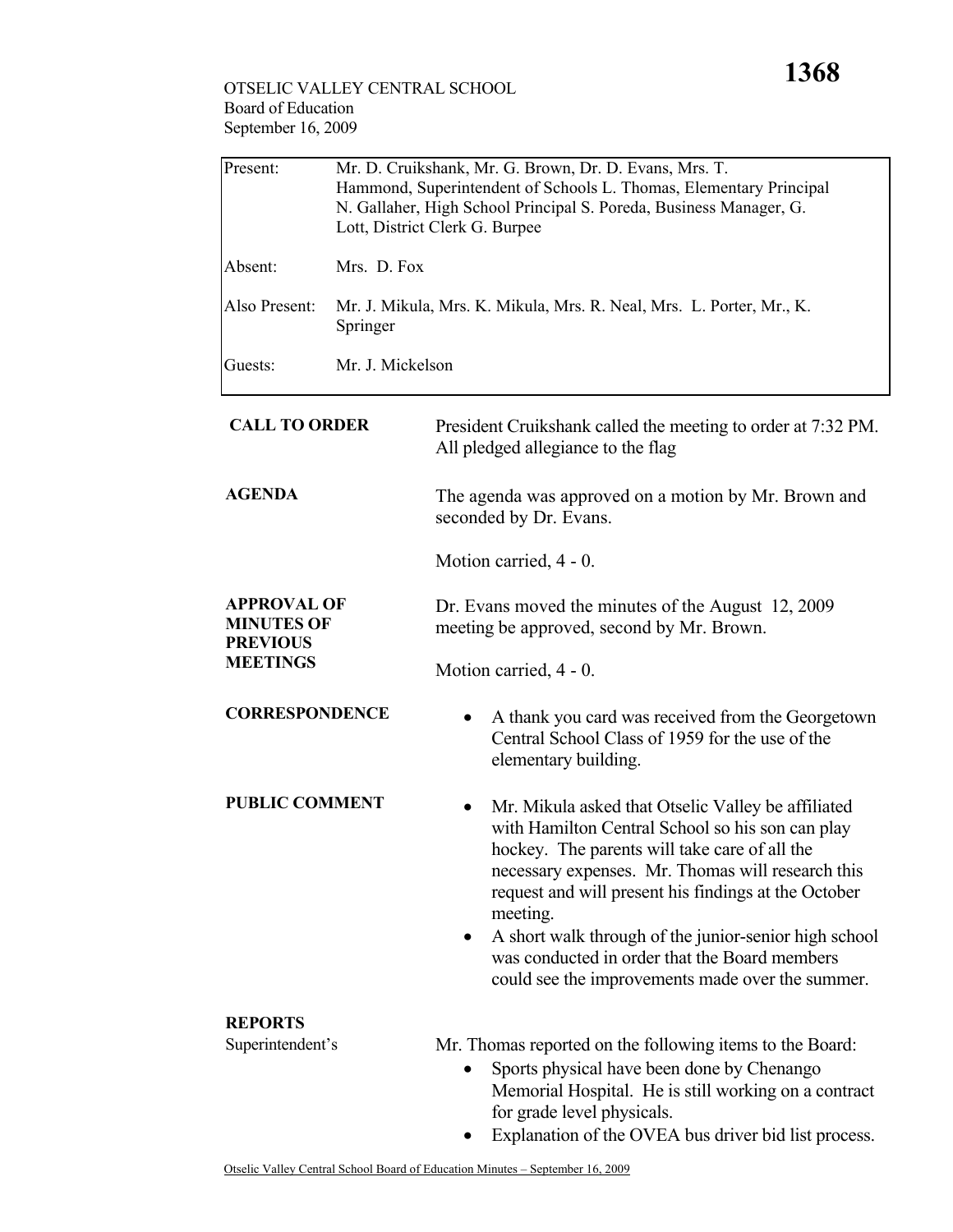The process is in place and was conducted smoothly.

- Update on the BCK walk through of the buildings.
- Update on the formation of clubs. There will be a presentation next month with proposals for some new clubs.
- An invitation to the Grand Opening of the new facilities at BOCES on October 3, 2009. Mr. Thomas will speak on behalf of the component district superintendents.
- School Boards Academy offerings.
- Annual report of BOCES.
- Distribution of the list of years of service recognition pins presented on the first day of school.

Business Manager's (FY'09/10 - #13 )

(FY'09/10 - #12)

(FY'09/10 - #14)

Mr. Lott reported on the following:

- Introduction of Kevin Springer who discussed the following:
	- 1. distribution of the operation and maintenance report and what was accomplished over the summer.
	- 2. distribution of transportation report including summer runs.
	- 3. Revised bus routes
	- 4. Bus run bid process. The drivers are pleased with the outcome.
	- 5. Bus cameras. There will be five cameras installed on the five buses with the most students.
	- 6. Fueling report includes cost associated per vehicle.
- Introduction of Jerry Mickelson who presented the External Audit Report. He explained the process and that the District is fiscally sound. Mr. Lott explained the club advisors' training that was held on the first day of school.

Motion by Dr. Evans to accept the auditor's report. Second by Mrs. Hammond.

Motion carried, 4 - 0.

Elementary Principal's Ms. Gallaher reported on the following:

- Mr. Winn will attend the meeting next month to be introduced.
- There was a great opening week at the elementary school. They had a theme of "Celebrate New Beginnings" and had a parade on Friday of the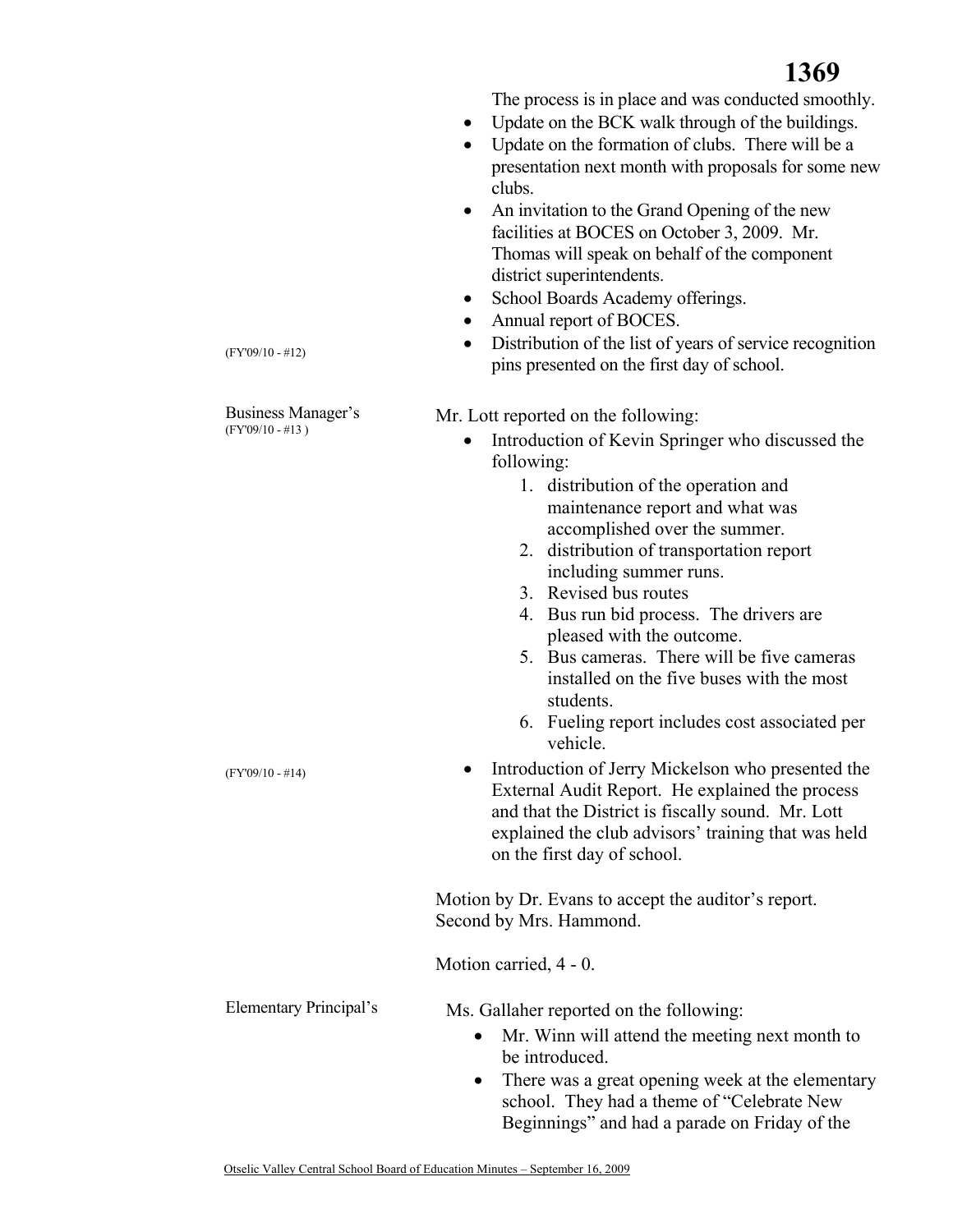|                                                | $\bullet$<br>$\bullet$<br>$\bullet$<br>monitor supplies.                                                                                | first week. Each grade level made a banner and<br>the Junior Student Council bought ice cream for<br>an ice cream social.<br>Staff Development was held the week before<br>as grades 5 and 6 team training.<br>Ms. Gallaher along with Mr. Poreda and Mr.<br>Springer met with the bus drivers regarding<br>discipline reporting.<br>The elementary staff continues to receive and | school started. They had DIBELS training as well |
|------------------------------------------------|-----------------------------------------------------------------------------------------------------------------------------------------|------------------------------------------------------------------------------------------------------------------------------------------------------------------------------------------------------------------------------------------------------------------------------------------------------------------------------------------------------------------------------------|--------------------------------------------------|
| High School Principal's                        | $\bullet$<br>levels.                                                                                                                    | Mr. Poreda reported on the following items to the Board:<br>Opening Day went well. He met with all the grade<br>The meeting with the bus drivers went well.                                                                                                                                                                                                                        |                                                  |
|                                                | $\bullet$<br>summer.                                                                                                                    | There were Professional Development activities all                                                                                                                                                                                                                                                                                                                                 |                                                  |
|                                                | $\bullet$                                                                                                                               | He has heard many positive comments on the fresh                                                                                                                                                                                                                                                                                                                                   |                                                  |
| $(FY'09/10-#15)$                               |                                                                                                                                         | painting at the junior-senior high school.<br>Distribution of the first semester master schedule.                                                                                                                                                                                                                                                                                  |                                                  |
| Board Member's                                 |                                                                                                                                         |                                                                                                                                                                                                                                                                                                                                                                                    |                                                  |
|                                                | The following topics were discussed:<br>$\bullet$                                                                                       | Goals will be discussed when Mrs. Fox is in                                                                                                                                                                                                                                                                                                                                        |                                                  |
| $(FY'09/10 - #16)$                             | attendance.<br>$\bullet$                                                                                                                | Mr. Thomas distributed the LINKS plan and<br>reviewed it. He will ask for approval at the                                                                                                                                                                                                                                                                                          |                                                  |
| $(FY'09/10 - #17)$                             | October meeting.<br>$\bullet$                                                                                                           | Mr. Thomas reported on the conversation he had<br>with the Hamilton Central School hockey coach.                                                                                                                                                                                                                                                                                   |                                                  |
| <b>Financial Reports</b><br>$(FY'09/10 - #18)$ | Motion by Mr. Brown to accept the financial reports as<br>presented. Second by Dr. Evans.                                               |                                                                                                                                                                                                                                                                                                                                                                                    |                                                  |
|                                                | Motion carried, $4-0$ .                                                                                                                 |                                                                                                                                                                                                                                                                                                                                                                                    |                                                  |
| <b>UNFINISHED</b><br><b>BUSINESS</b>           | None at this time.                                                                                                                      |                                                                                                                                                                                                                                                                                                                                                                                    |                                                  |
| <b>NEW BUSINESS</b>                            |                                                                                                                                         |                                                                                                                                                                                                                                                                                                                                                                                    |                                                  |
| Personnel<br>Recommendations                   | Motion by Dr. Evans upon the recommendation of the<br>Superintendent of Schools, to approve the following<br>personnel recommendations: |                                                                                                                                                                                                                                                                                                                                                                                    |                                                  |
|                                                | Mary Helen<br><b>Blake</b>                                                                                                              | Appointment as a<br>mentor for the<br>2009-2010 school                                                                                                                                                                                                                                                                                                                             | At a stipend of<br>\$750.00                      |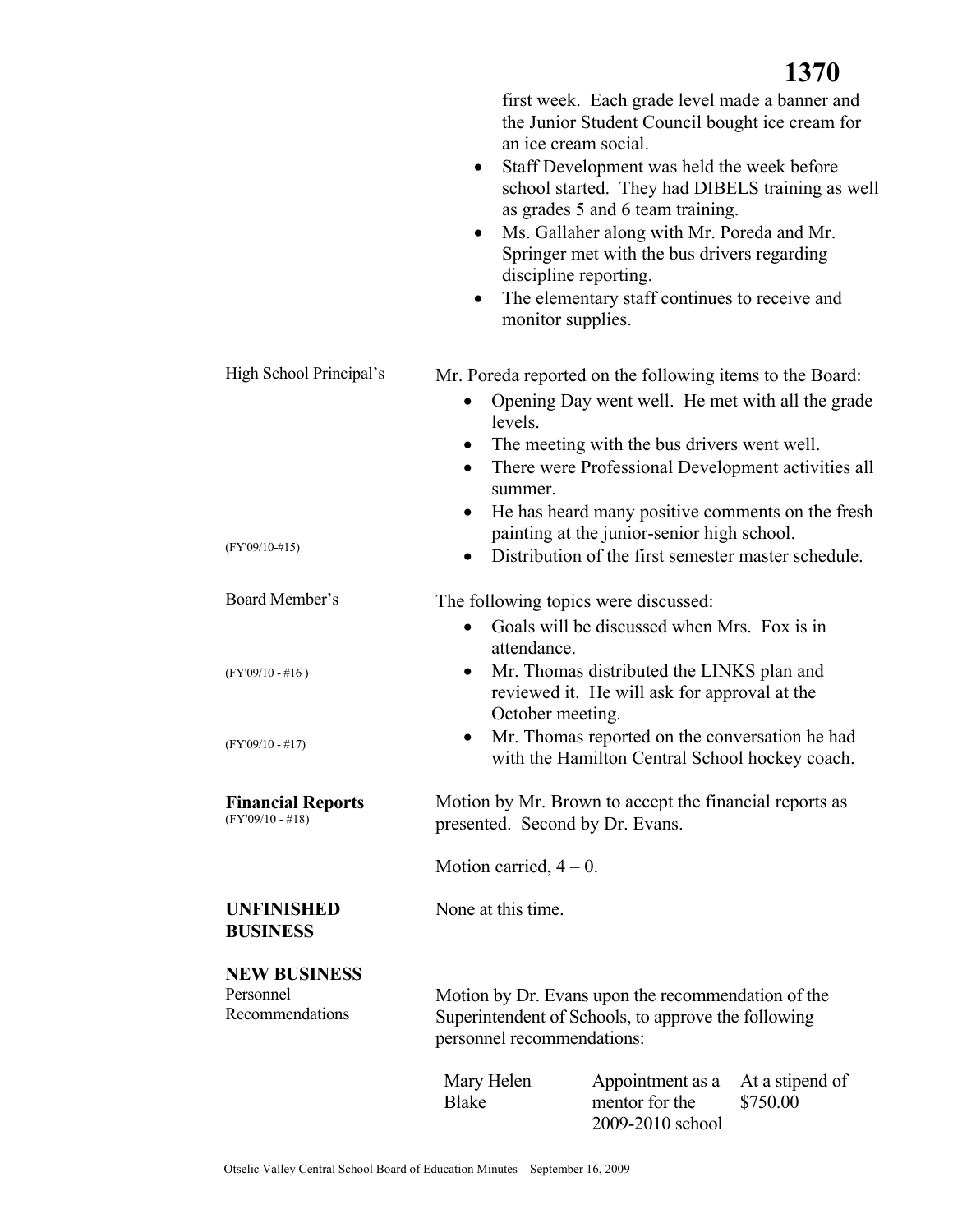## **1371**

|                            | Jenny Osowski                                                                                                        | year<br>Appointment as a<br>mentor for the<br>2009-2010 school                                                                                                                                                                                                                                                                                           | At a stipend of<br>\$750.00     |  |
|----------------------------|----------------------------------------------------------------------------------------------------------------------|----------------------------------------------------------------------------------------------------------------------------------------------------------------------------------------------------------------------------------------------------------------------------------------------------------------------------------------------------------|---------------------------------|--|
|                            | Diane Slocum                                                                                                         | year<br>Appointment as<br>an LTA<br>Supervisor for the<br>2009-2010 school                                                                                                                                                                                                                                                                               | At an hourly rate<br>of \$41.00 |  |
|                            | Pamela Ross                                                                                                          | year.<br>Appointment as<br>an LTA<br>Supervisor for the<br>2009-2010 school                                                                                                                                                                                                                                                                              | At an hourly rate<br>of \$41.00 |  |
|                            | <b>Susan Phillips</b>                                                                                                | year.<br>Appointment as<br>an LTA<br>Supervisor for the<br>2009-2010 school                                                                                                                                                                                                                                                                              | At an hourly rate<br>of \$41.00 |  |
|                            | Patricia Stewart                                                                                                     | year.<br>Appointment as an<br><b>LTA</b> Supervisor<br>for the 2009-2010                                                                                                                                                                                                                                                                                 | At an hourly rate of<br>\$41.00 |  |
|                            | Nicole Kemp                                                                                                          | school year<br>Conditional<br>appointment<br>pending clearance<br>from the State<br>Education<br>Department as a<br>substitute teacher                                                                                                                                                                                                                   |                                 |  |
| Second by Mrs. Hammond.    |                                                                                                                      |                                                                                                                                                                                                                                                                                                                                                          |                                 |  |
|                            | Motion carried, $4-0$ .                                                                                              |                                                                                                                                                                                                                                                                                                                                                          |                                 |  |
|                            |                                                                                                                      | It was the consensus of the Board to table the appointment of<br>Cristel Moon as a substitute bus driver at this time.                                                                                                                                                                                                                                   |                                 |  |
| <b>Bus Bond Resolution</b> | Motion by Dr. Evans, upon the recommendation of the<br>Superintendent of Schools, to adopt the following resolution: |                                                                                                                                                                                                                                                                                                                                                          |                                 |  |
|                            |                                                                                                                      | <b>BOND RESOLUTION, DATED SEPTEMBER 16,</b><br>2009, AUTHORIZING THE ISSUANCE OF<br>\$145,177.36. AGGREGATE PRINCIPAL AMOUNT<br><b>SERIAL BONDS OR OTHER AUTHORIZED</b><br><b>OBLIGATIONS OF THE GEORGETOWN-SOUTH</b><br><b>OTSELIC CENTRAL SCHOOL DISTRICT, TO</b><br><b>FINANCE THE ACQUISITION OF SCHOOL BUSES</b><br>FOR USE BY THE SCHOOL DISTRICT. |                                 |  |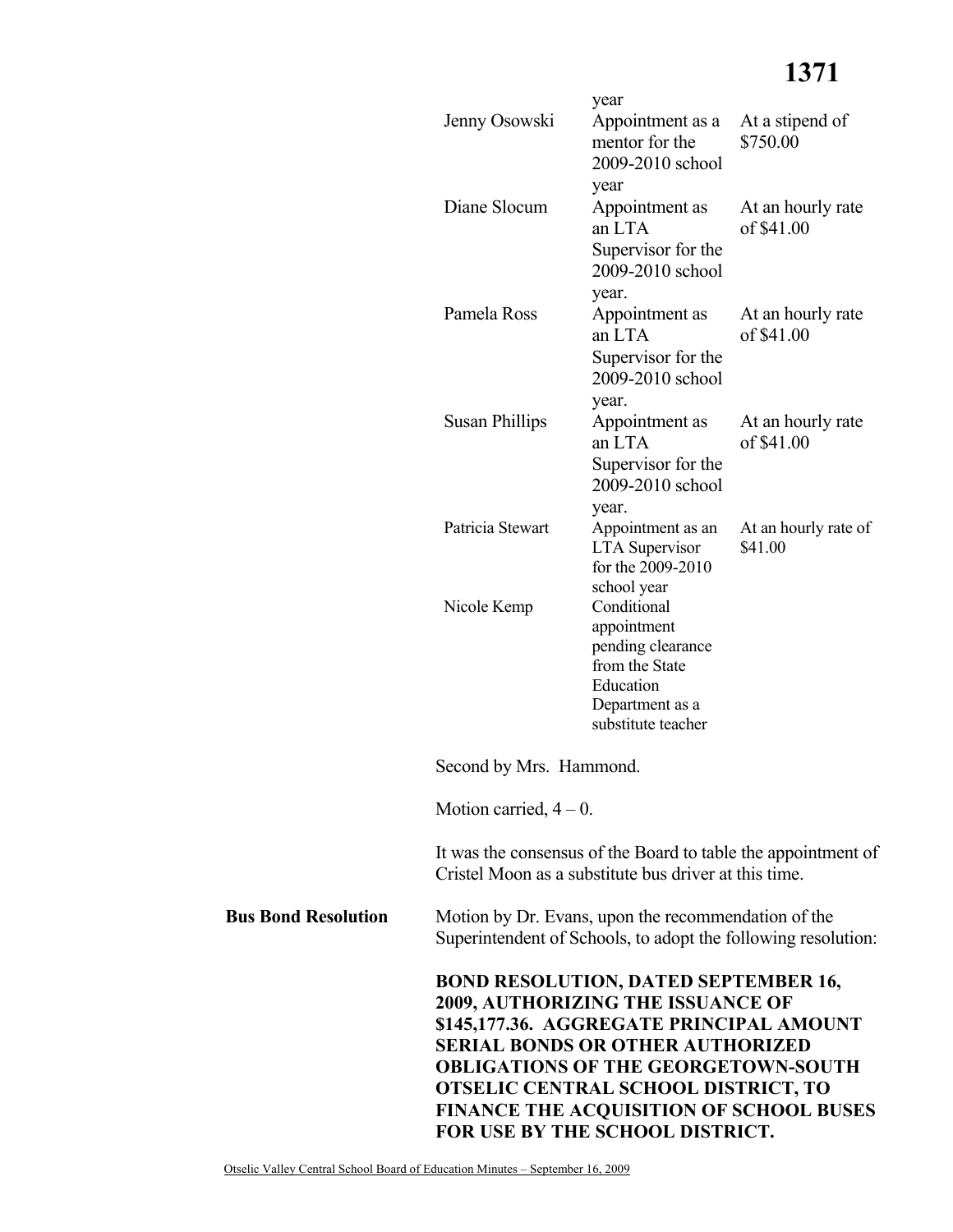**WHEREAS**, the qualified voters of the Georgetown-South Otselic Central School District, Chenango and Madison Counties, New York (the "District") at an annual meeting of such voters held on May 19, 2009, adopted a resolution authorizing the levy of taxes to be collected in the manner provided in the Education Law for the financing of the cost of the acquisition of school buses for use by the District.

**NOW, THEREFORE, BE IT RESOLVED** by the Board of Education of the District as follows:

**Section 1**. There is hereby authorized to be issued serial bonds or other authorized obligations of the District in the aggregate principal amount of \$145,177.36 pursuant to the Local Finance Law, in order to finance the cost of the specific objects or purposes hereinafter described.

**Section 2**. The specific object or purpose to be financed pursuant to this bond resolution, the estimated maximum cost of each such specific object or purpose, the principal amount of serial bonds or other obligations authorized herein for each such specific object or purpose, and the period of probable usefulness of each thereof pursuant to the applicable subdivision of paragraph a of section 11.00 of the Local Finance Law, is the acquisition of one 30 passenger school bus, and one 64-passenger school bus for use by the District (the "Project") at a total estimated maximum cost of \$145,177.36 of which \$145,177.36 principal amount of serial bonds or other obligations are authorized herein having a period of probable usefulness of five (5) years pursuant to subdivision 29 of paragraph a of Section 11.00 of the Local Finance Law. Such serial bonds or other authorized obligations shall have a maximum maturity not to exceed five (5) years computed from the earlier of (a) the date of such serial bonds or (b) the date of the first bond anticipation notes issued in anticipation of the issuance of such serial bonds.

**Section 3**. The Board of Education of the District (the "Board") has ascertained and hereby states that the Board plans to finance the cost of the Project from the \$145,177.36 proceeds of the obligations authorized herein which amount is hereby appropriated thereof.

**Section 4.** Subject to the terms and conditions of this resolution and the Local Finance Law, and pursuant to the provisions of Sections 30.00, 50.00 and 56.00 to 60.00, inclusive, of the Local Finance Law, the power to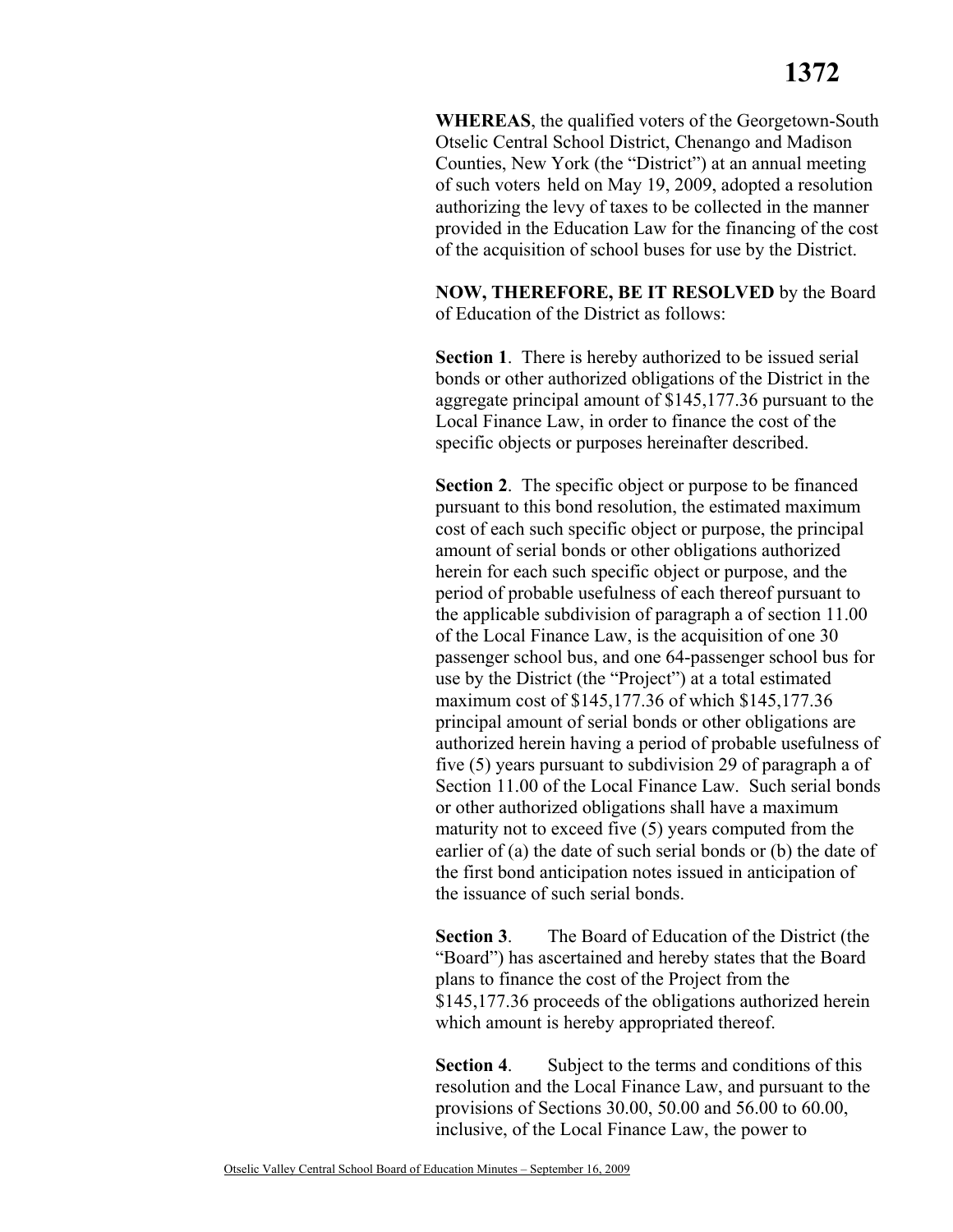## **1373**

authorize bond anticipation notes in anticipation of the issuance of the serial bonds or other obligations authorized by this resolution and the renewal of such bond anticipation notes and the power to prescribe the terms, form and contents of such serial bonds and such bond anticipation notes, or other obligations and the power to issue, sell and deliver such serial bonds and any bond anticipation notes issued in anticipation of the issuance of such serial bonds or other obligations is hereby delegated to the President of the Board of Education, as chief fiscal officer of the District. The President of the Board of Education of the District is hereby authorized to execute by manual or facsimile signature on behalf of the District all serial bonds issued pursuant to this resolution and all bond anticipation notes issued in anticipation of the issuance of such serial bonds, or other authorized obligations and the Clerk of the District is hereby authorized to affix the seal of the District (or to have imprinted a facsimile thereof) to or on all such serial bonds and all such bond anticipation notes or other obligations and to attest such serial bonds and such bond anticipation notes or other obligations. Each interest coupon, if any, representing interest payable on such serial bonds, statutory installment bonds or other authorized obligations shall be authenticated by the facsimile signature of the President of the Board of Education.

**Section 5.** The Clerk of the District shall cause this resolution to be published, together with a notice in substantially the form prescribed by Section 81.00 of the Local Finance Law, in the Evening Sun, a newspaper having general circulation in the District and published in Norwich, New York and in the Mid-York Weekly a newspaper having general circulation in the District and published, in Hamilton, New York. The validity of such serial bonds and of bond anticipation notes issued in anticipation of the issuance of such serial bonds or other authorized obligations may be contested only if such obligations are authorized for an object or purpose for which the District is not authorized to expend money, or if the provisions of law which should have been complied with at the date of the publication of this resolution are not substantially complied with, and an action, suit or proceeding contesting such validity is commenced within twenty days after the date of such publication, or if such obligations are authorized in violation of the provisions of the Constitution of the State of New York.

**Section 6.** The faith and credit of the District are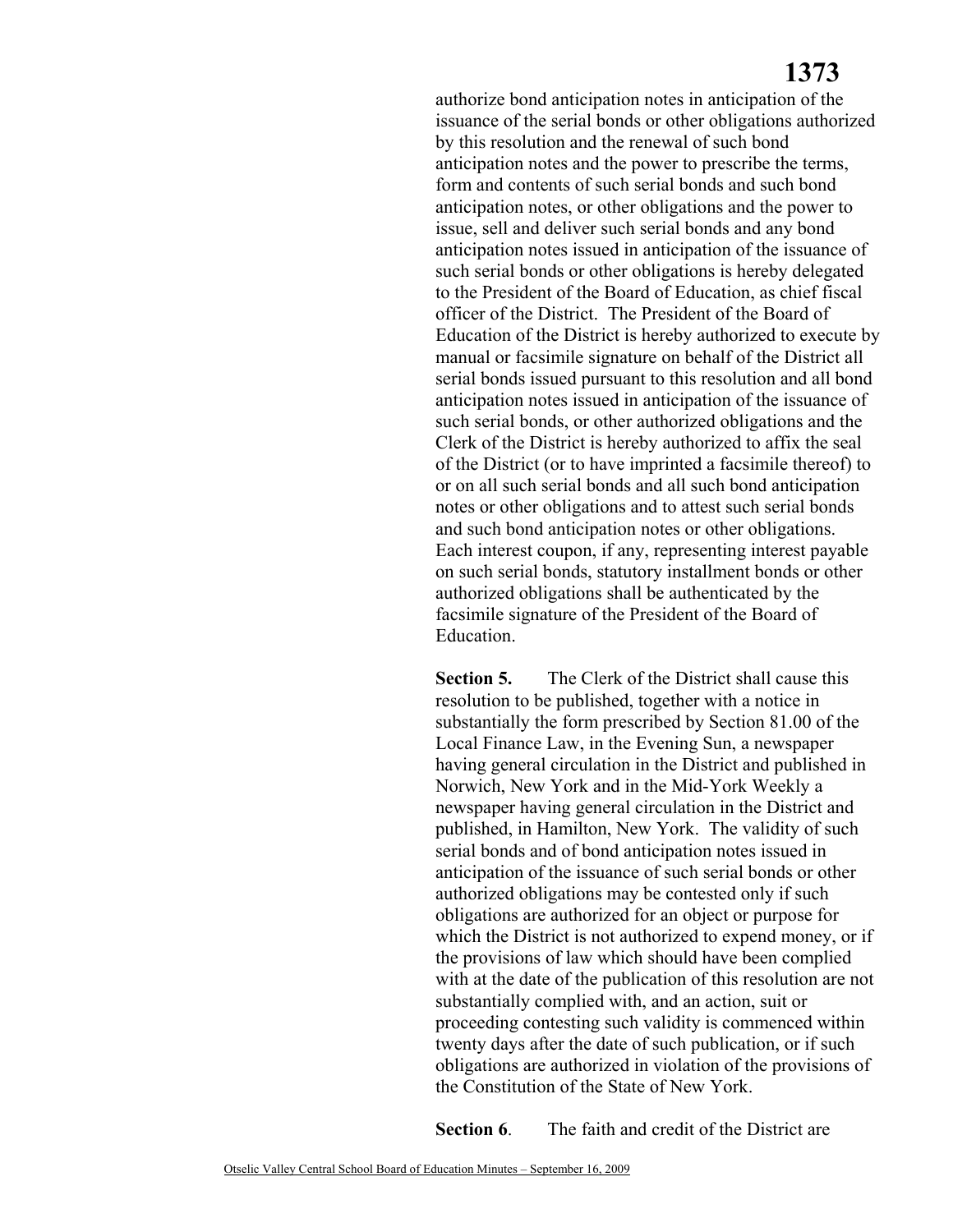hereby and shall be irrevocably pledged for the punctual payment of the principal of and interest on all obligations authorized and issued pursuant to this resolution as the same shall become due.

**Section 7.** The District covenants for the benefit of the holders of the obligations authorized herein that it will not make any use of the proceeds of such obligations, any funds reasonably expected to be used to pay the principal of or interest on such obligations or any other funds of the District, and will not make any use of the facilities financed with the proceeds of such obligations which would cause the interest on such obligations to become subject to Federal income taxation under the Internal Revenue Code of 1986, as amended (the "Code") (except for the alternative minimum tax imposed on corporations by section 55 of the Code and except for the environmental tax imposed on corporations by section 59A of the Code) or subject the District to any penalties under Section 148 of the Code, and that it will not take any action or omit to take any action with respect to such obligations, the proceeds thereof or any facilities financed thereby if such action or omission would cause the interest on such obligations to become subject to Federal income taxation under the Code (except for the alternative minimum tax imposed on corporations by section 55 of the Code and except for the environmental tax imposed on corporations by section 59A of the Code) or subject the District to any penalties under section 148 of the Code. The foregoing covenants shall remain in full force and effect notwithstanding the defeasance of the bonds or any other provision hereof until the date which is 60 days after the final maturity date or earlier prior redemption date thereof.

**Section 8**. This resolution shall take effect immediately upon its adoptions.

Second by Mr. Cruikshank.

Motion carried, 4 - 0.

Motion by Mr. Brown, upon the recommendation of the Superintendent of Schools, to approve the following non resident attendance request:

Cora ManWarren made by James and Helen ManWarren

Second by Mrs. Hammond.

**Non Resident** 

**Attendance Request**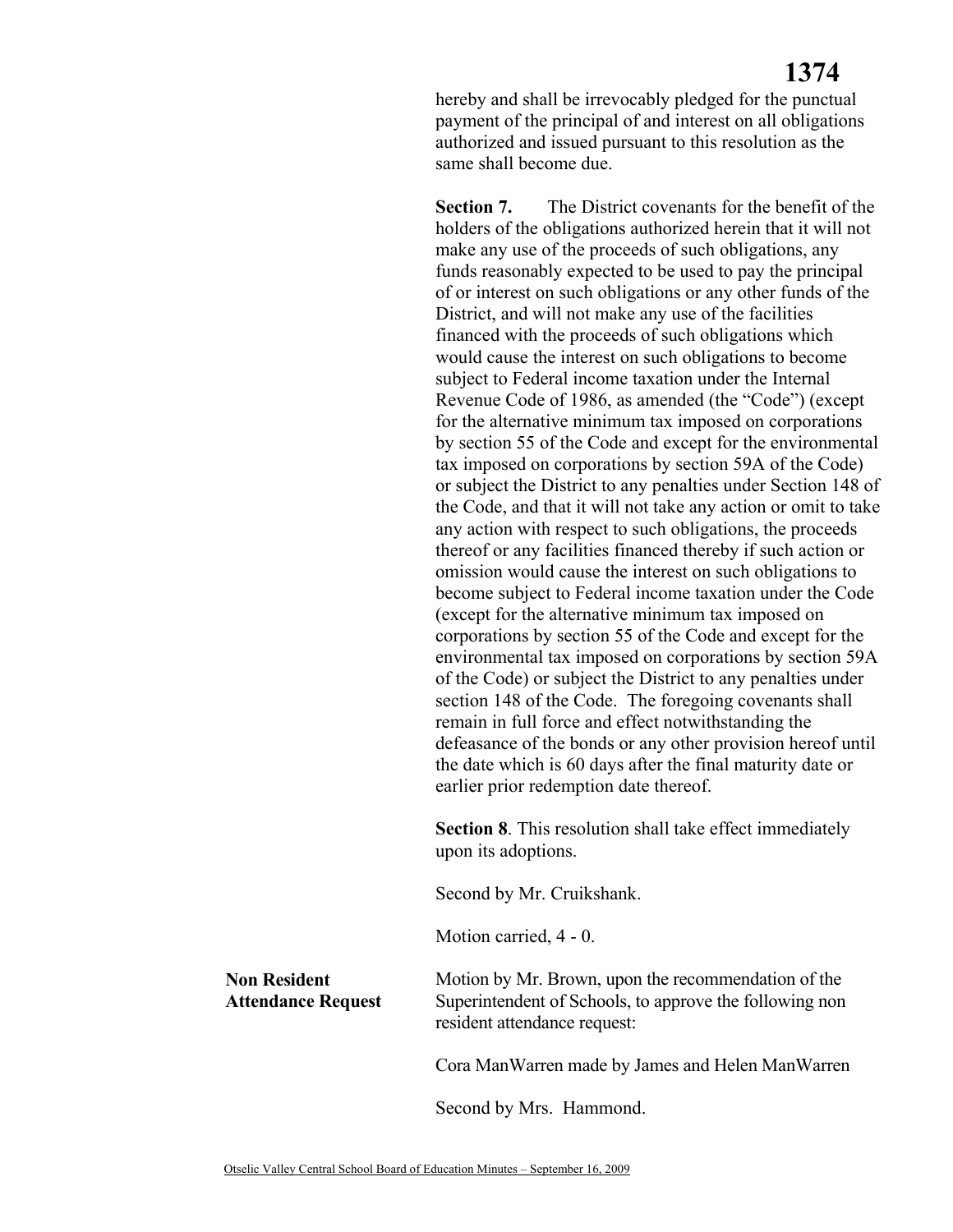Motion carried, 4 - 0.

| 2009-2010<br><b>Transportation</b><br><b>Routes</b><br>$(FY'09/10 - #19)$ | Motion by Mrs. Hammond, upon the recommendation of the<br>Superintendent of Schools, to approve the 2009-2010<br>transportation routes. Second by Mr. Brown.                                                                                                                                |
|---------------------------------------------------------------------------|---------------------------------------------------------------------------------------------------------------------------------------------------------------------------------------------------------------------------------------------------------------------------------------------|
|                                                                           | Motion carried, 4 - 0.                                                                                                                                                                                                                                                                      |
| <b>Committee on</b><br><b>Special Education</b><br><b>Recommendations</b> | Motion by Dr. Evans, upon the recommendation of the<br>Superintendent of Schools, to accept the recommendations<br>of the Committee on Special Education resulting from the<br>meeting on August 13, 2009. Second by Mrs. Hammond.                                                          |
|                                                                           | Motion carried, 4 - 0.                                                                                                                                                                                                                                                                      |
| <b>Application to</b><br><b>Refund Taxes</b><br>$(FY'09/10 - #20)$        | Motion by Mrs. Hammond, upon the recommendation of<br>the Superintendent of Schools, to approve the application to<br>refund the taxes in the amount of \$237.06 for 2006 and<br>\$232.00 for 2007 for a total of \$496.06 to Daniel D.<br>Skramko, tax map #195.-1-1. Second by Dr. Evans. |
|                                                                           | Motion carried, 4 - 0.                                                                                                                                                                                                                                                                      |
| <b>Acceptance of Gifts</b><br>and Donations<br>$(FY'09/10 - #21)$         | Motion by Dr. Evans, upon the recommendation of the<br>Superintendent of Schools, to accept the gift of \$41.22 from<br>Target stores' Take Charge of Education Program. Second<br>by Mrs. Hammond.                                                                                         |
|                                                                           | Motion carried, 4 - 0.                                                                                                                                                                                                                                                                      |
|                                                                           | This money will be deposited into the general fund.                                                                                                                                                                                                                                         |
| <b>PUBLIC COMMENT</b>                                                     | Mrs. Porter commended those involved for reviewing<br>the bus runs and making the necessary changes.<br>Mrs. Porter asked for a copy of the BCK report.<br>Mrs. Hammond asked for clarification on the times<br>students can eat breakfast at the elementary school.                        |
| <b>Executive Session</b>                                                  | Motion by Dr. Evans to enter executive session at 9:42 PM<br>for the purpose of personnel. Second by Dr. Evans.                                                                                                                                                                             |
|                                                                           | Motion carried, 4 - 0.                                                                                                                                                                                                                                                                      |
|                                                                           | Mr. Springer was asked to join the Board.                                                                                                                                                                                                                                                   |
| Open Session                                                              | Motion by Dr. Evans to resume open session at 10:47 PM,<br>second by Mrs. Hammond.                                                                                                                                                                                                          |
|                                                                           | Motion carried, 4 - 0.                                                                                                                                                                                                                                                                      |